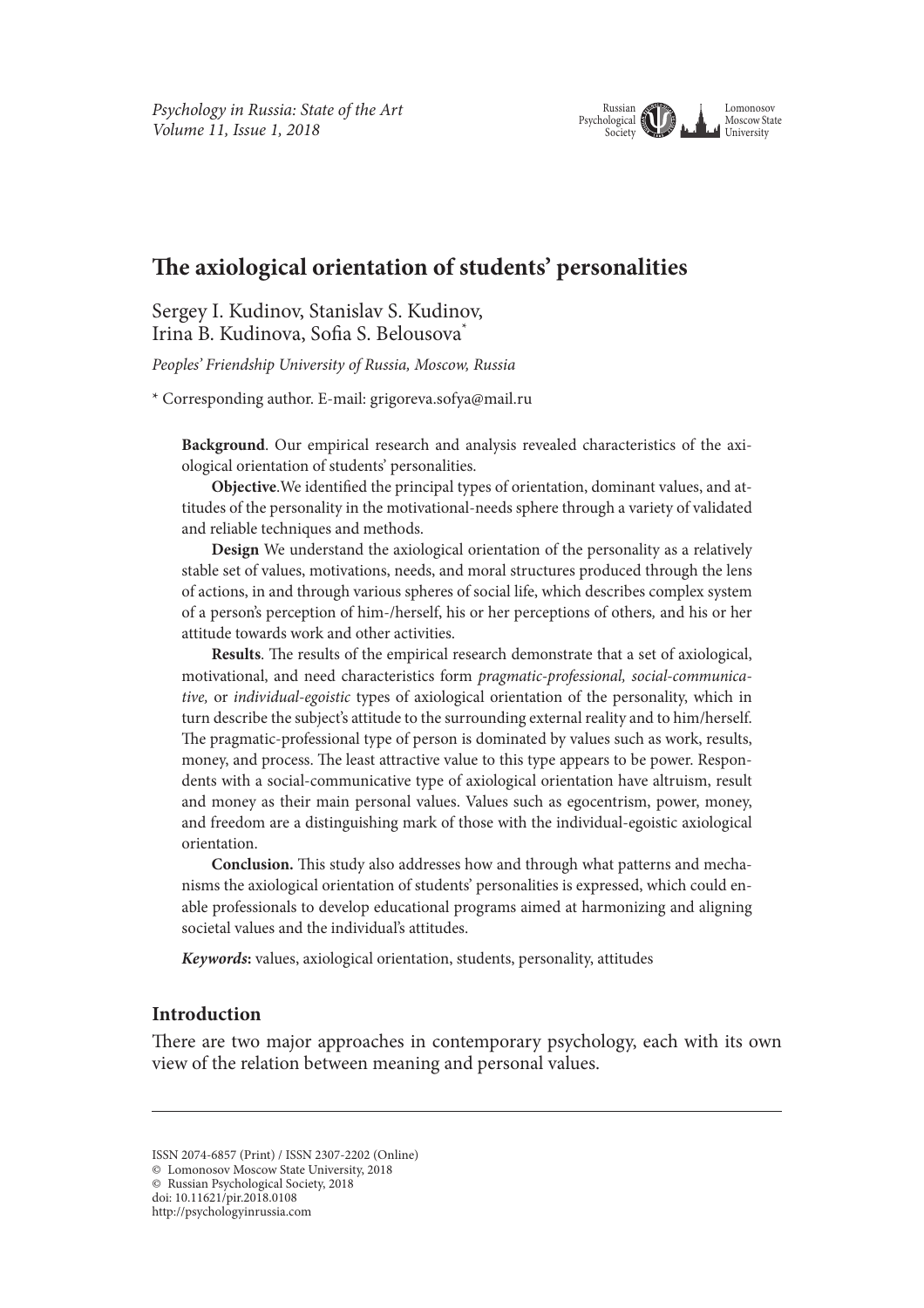In the frst approach, personal values are the awareness and perception by a person of the general reasons for his existence (Kudinov, Kudinov, & Aybazova, 2015). Particular attention is paid to the need for both understanding of meaning — what is intended to be, or actually is, expressed or indicated — and decisions that determine a preference to accept or reject it. With the same view, Budinayte and Kornilova (1993) say that at the heart of personal values lie meanings — ends, purpose, signifcance — that were considered, realized, and fnally internalized by a subject. Thus, the initial realization by an individual of his/her personal values and their further positioning and ranking on a "recognition and acceptance" scale is a prerequisite and an indispensable condition for value formation.

The second approach is based on the idea of the primacy of individual value orientations which form a structure of personal meanings. In examining the human search for the meaning of life, Frankl (1990) considers a person's inner motivational orientation to be a driving force of behavior and the development of personality. In foreign psychology, the problem of value orientations is also considered from the perspective of cognitive dissonance, the resolution of which, according to Festinger (1957), is the restructuring of the value system. The humanistic and existential trends in psychology accepted the thesis of social determinism of value orientations. Thus Rogers (1997) and Maslow (1999) included both social values experienced directly by the person, and borrowed ones conducive to preserving and improving the condition of the person in the self-structure. Allport (2002) sees the source of most values in society's dominant moral norms. This orientation serves as a condition and means of formation of internal values and goals.

The present authors hold a similar view to that of D.A. Leontiev (2000), considering personal values to be both sources and conveyors of signifcant personal meanings in human ontogenesis. The dynamic development of systems of personal meanings and value orientations, as well as their functioning, are interconnected and interdependent.

#### **Sample and Research Methods**

The study was carried out in Moscow, with final-year university students as subjects. The total sample consisted of 210 respondents, aged 23-27; there were 120 men and 90 women.

The study made use of the "Meaning of Life Orientations Test" (D.A. Leontiev), which allows researchers to identify the "meaning of life", as determined by a subject for the future (a target), the present (a process), or the past (a result) or in all these components of life; the "Orientation Inventory" (B. Bass), which identifes three types of personal orientation: a focus on one's own interests, on communication, or on activity; and the "Questionnaire on the Social-Psychological Attitudes of the Individual in the Motivational-Needs Sphere" (O.F. Potyomkina), which determines a person's orientation in decision-making and activity with respect to certain socially and psychologically meaningful values: altruism–selfshness, process– result, work–money, freedom–power.

A quantitative analysis was performed using the methods of mathematical statistics: descriptive statistics, which allowed us to form groups of respondents based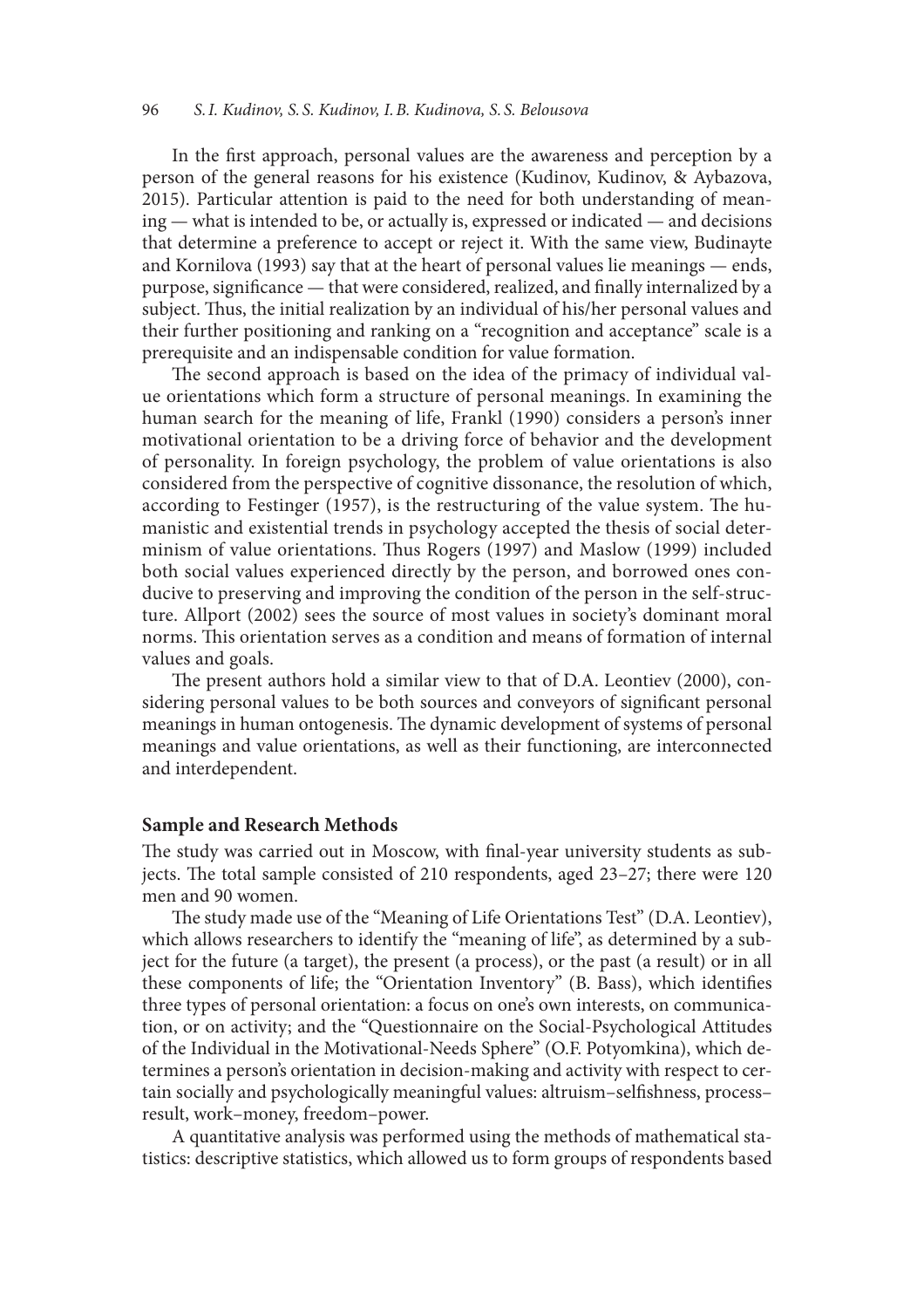on dominance of orientation (A, B, C, etc.); and cluster analysis, which allowed us to identify the axiological orientation of the students' personalities (using the SPSS 11.5 program). A qualitative analysis of the results was based on comparison, hierarchy of variables (by highest degree), and their domination in the structural organization.

#### **Results**

The empirical results from the three above-mentioned methods were analyzed to identify the axiological orientation of the personality. The data obtained from Bass's "Orientation Inventory" was subjected to a quantitative analysis, the provisions of which were summarized, so that several groups of respondents were identifed through the dominance of their orientation and were designated as groups A, B, C, etc. (Table 1).

| <b>Orientation indices</b> | A  | B  |    | $\blacksquare$ | Е. | F  |    |
|----------------------------|----|----|----|----------------|----|----|----|
| Self-oriented              | 42 | 24 | 25 | 32             | 16 | 36 | 28 |
| Communication-oriented     | 23 | 38 | 22 | 41             | 34 | 21 | 33 |
| Task (work)-oriented       | 25 | 28 | 43 | 17             | 40 | 33 | 29 |
| Number of respondents      | 46 | 39 | 42 | 25             | 30 | 13 |    |

**Table 1.** Average values of the students' personality orientation indices (n=210)

Group A — self-centered or self-oriented personalities — comprised 46 people, who are oriented towards their own feelings, perceptions, senses, and psychological well-being. In the process of interaction and communication with others, as well as in their activities, they are focused exclusively on emotional and material rewards. They care little about corporate issues; they are focused on their own well-being. They see their work, their relationships with colleagues and managers as an opportunity to enjoy benefts — for example job promotion, higher salary, higher social status or better working conditions. These respondents' work, communications, and behavior are all driven by purely egocentric motivation. Favorable prospects or good forecasts may lead them to become more active and proactive, self-motivated or ambitious, boosting their high organizational skills and self-efficacy. In the absence of material, fnancial or psychological rewards, these respondents are not inclined to "put themselves out".

Group B — personalities oriented towards others — comprised 39 respondents with a clear personal focus on communication and interaction with other people. For these respondents, relationships are vital. They seek to establish and maintain a lot of contacts with diferent people, to build positive relationships with colleagues, neighbors, relatives, and strangers. The majority of the group's respondents are likely to be extroverts. For them the relationships with colleagues appear to be more valuable than the work done.

 Group C, with 42 respondents, was composed of respondents with a distinct orientation to work and results. They are fully immersed in their work. Their own interests, including career progress, relations with their colleagues and superiors,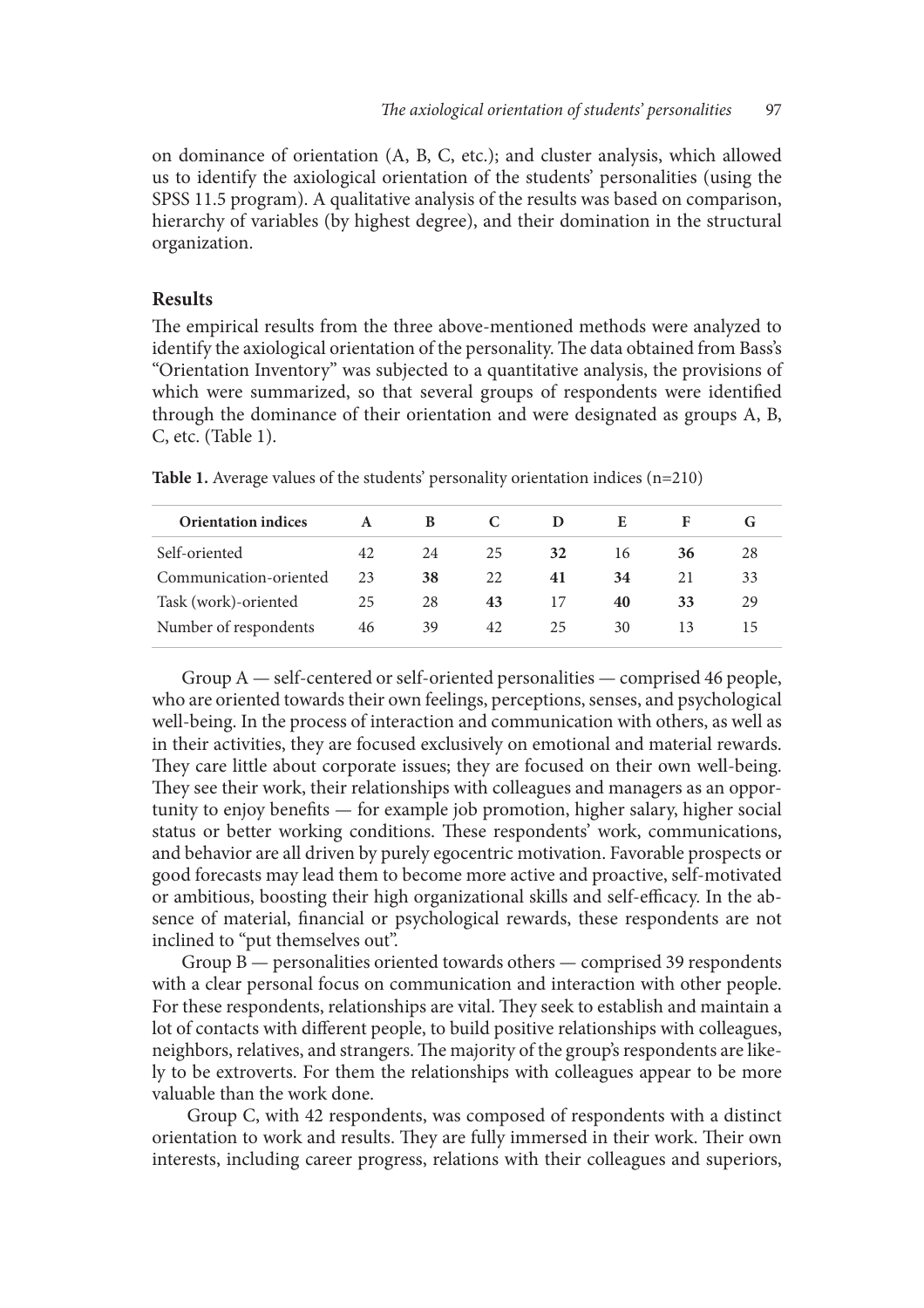seem less valuable for them, while the work performed is their main value. These respondents are satisfed with, appreciate, and set a high value on their work, so they do not look for easier work. It can be assumed that such employees would become highly skilled professionals.

Group D — personalities oriented toward themselves and toward communication — included 25 respondents, characterized by a strong desire for self-expression through communication and interaction with others. They are more likely eager to satisfy their aspirations through interactions with colleagues than just to realize their ambitions. The work itself is of very little interest to them.

Group E — communication- and work-oriented personalities — consisted of 30 respondents who are interested in their work, but constant communication with others also brings them pleasure. Such an employee is most likely to be a team player. He/she will neither strive to receive a career promotion nor seek to run a team.

Group  $F$  — self- and work-oriented personalities — comprised 13 respondents. Employees of this type consider their work as a means for achieving personal wellbeing in its material, fnancial, social, and professional aspects. When working they are driven by selfish motivations: They are constantly in search of a better position; they are careerists.

Group  $G$  — Finally, the 15 respondents from this group have no specific focus. They not only seek to achieve personal well-being, but also want to maintain, preserve, and expand good relations with their colleagues and other people; their aim is to achieve positive, tangible results in their work.

Thus the group of 210 respondents was divided into seven sub-groups, each with a specifc personal orientation, once the pilot stage of the study had been completed. For a thorough study of the axiological orientation of the personality, the 15-person group with an undiferentiated orientation was excluded from the further research.

At the next stage, the individual's social-psychological attitudes in the motivational-needs sphere were analyzed within the three contrasting groups. In our opinion, social-psychological attitudes play a key role in the axiological orientation of the personality, while stimulating the individual's proactive behavior in order to meet his/her pressing needs. Attitudes defne the subject's orientation not only in the business environment and work, communication, and behavior, but also for certain socially and psychologically important values such as sociocentrism–egoism, process–result, freedom–power, and work–money (Table 2).

| <b>Indicators</b><br>of attitudes | Process | Result | Altru-<br>ism | Egoism         | <b>Work</b>   | Free-<br>dom | Power | Money |
|-----------------------------------|---------|--------|---------------|----------------|---------------|--------------|-------|-------|
| Self-oriented                     |         | 6      | 3             | 10             | $\mathcal{D}$ | 9            | 10    | 10    |
| Communication-<br>oriented        |         | 8      | 9             | $\overline{4}$ | 3             | 4            | 5     |       |
| Task (work)-<br>oriented          |         | 10     | 5             |                | 10            | 8            | 4     |       |

**Table 2.** Average values of indicators for individuals' attitudes (n=127)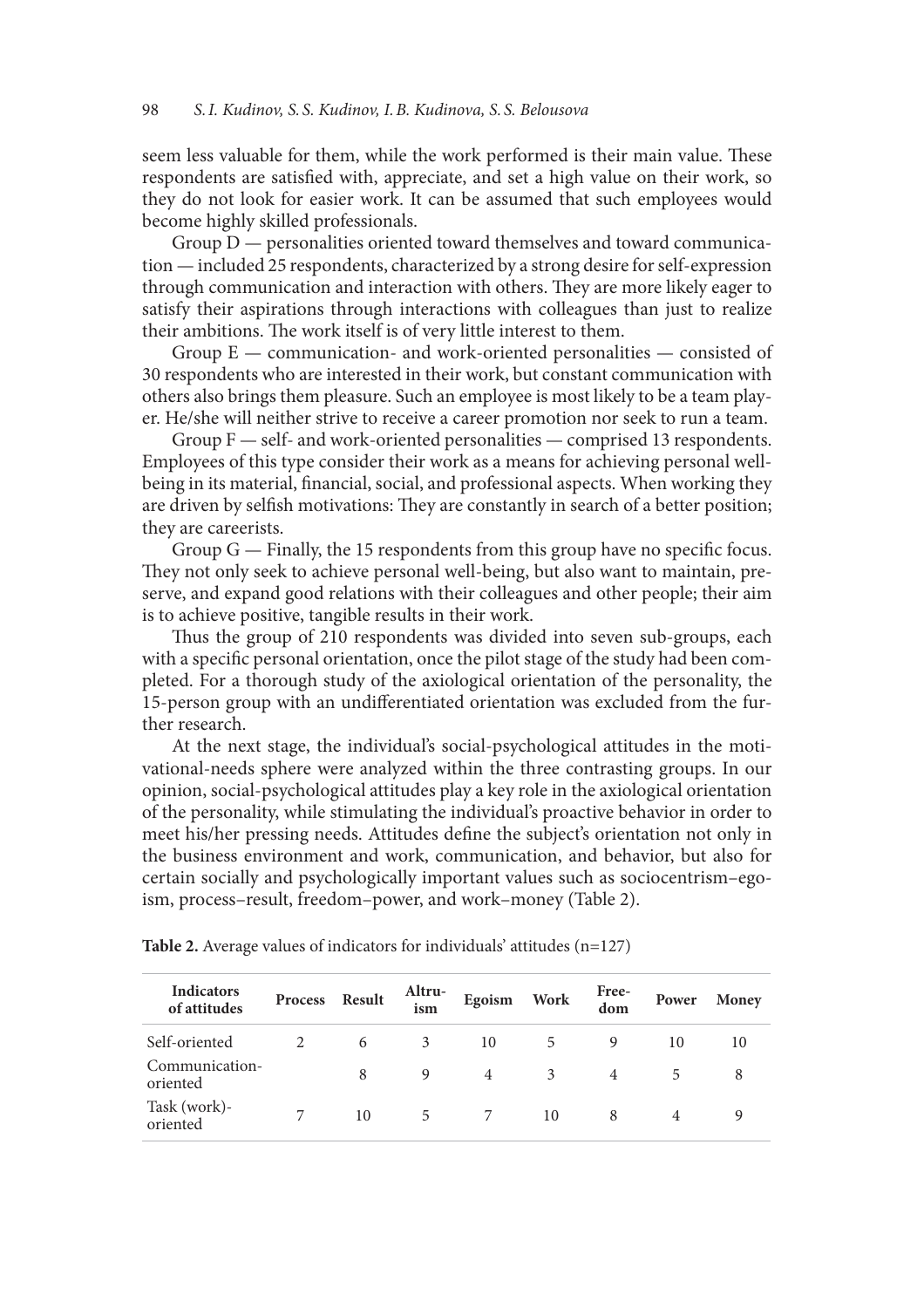"Self-centered/-oriented" respondents have the following dominant socialpsychological attitudes: egoism, power, money, and freedom, while process and altruism are less expressed. The intensity of these attitudes indicates that in their everyday life, these respondents are guided by an egocentric motivation to beneft from everything they do. To a greater or lesser degree, it is possible to speak about their desire for maximum freedom, to break free from others' control and to manage their work environment and workflow themselves. They have a great desire to be independent and autonomous. Hence the respondents need to satisfy their inner desires for freedom and set their hearts upon money and power, as from their perspective only money and power could make them feel free. The respondents from this group show low expression of the following attitudes: process and work. On the one hand, this may indicate a low motivation to carry out professional activities, and on the other, it may be an indicator of a difficult and complex external socioeconomic environment which is most likely to be the limiting factor for young people in satisfying the their fundamental material requirements and needs.

"Communication-oriented" subjects have the following dominant attitudes: altruism, result, money, process. These attitudes indicate that in the process of communication these respondents tend to be useful to other people, their team, their senior management, etc. The process of specific work, the activity itself, and the result these respondents achieve, are equally significant for them. The power of money, as one of the dominant attitudes for these respondents, could be explained by the economic weakness of the health care system. Since money for these respondents is primarily linked to and closely associated with the satisfaction of their basic requirements, its attraction is considerable and strong, while work, egoism, and freedom are less ofen expressed by these respondents. But there is a certain contradiction here. On the one hand, process and result are top-ranked, but on the other, work has low priority. This contradiction becomes understandable if we consider that communication is also a kind of activity. Therefore, these respondents are more likely to consider the process and the result as belonging to the category of communication: The work it is interpreted by them as performance of professional or other intellectual and physical activities.

In the hierarchy of the dominant social-psychological attitudes of the respondents with an orientation toward work, results, work, and money are in the top ranking, while freedom and process are a little less pronounced. The strength of these attitudes within this group becomes clear, judging from respondents' personal orientations. Apparently, these students seem to make their career choices quite consciously, and this gives them full satisfaction. Work, process, and results mean a lot to them too. It is important to mention that not only the process itself is important to them, but also the result, as they constantly tend to improve things, excel in their activities and work, etc. They also appreciate freedom. It may be assumed that achieving and maintaining quality performance with high productivity at work requires a certain freedom. A high level of professional activity correlates with creativity, and the creative process is only possible in an atmosphere of freedom. Another interesting fact is their attitude towards money. Since this attitude can be seen in the three groups, it can be assumed that in the current socioeconomic situation this is a key attitude, given the small material rewards to publicsector employees.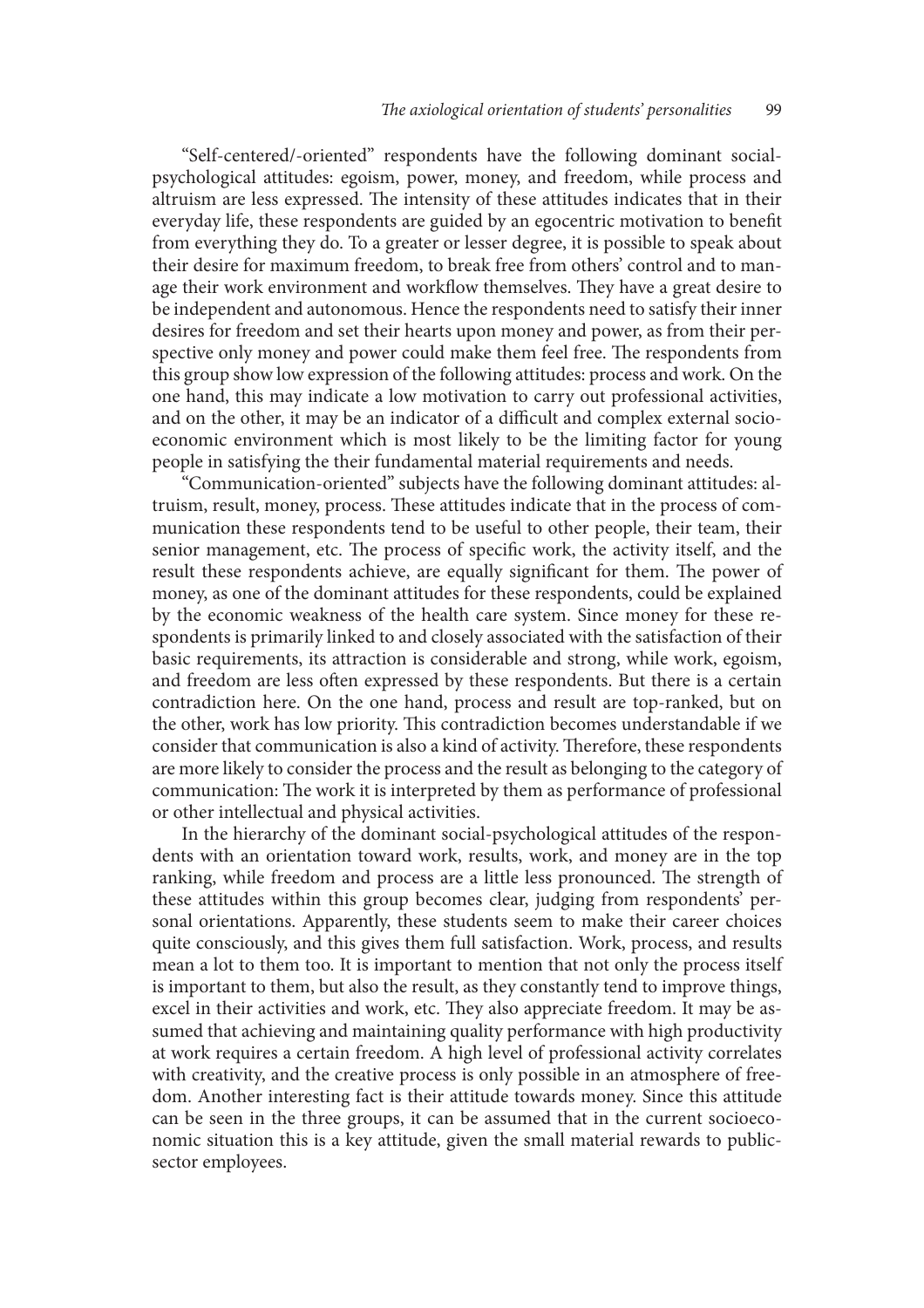#### 100 *S.I. Kudinov, S. S. Kudinov, I.B. Kudinova, S. S. Belousova*

Based on the methodology of D.A. Leontiev, let us consider the initial results of the meaning of life orientations survey (Table 3).

| Indicators of attitudes | Goals | <b>Process</b> | Result | "Me, myself,<br>and I" locus<br>of control | Locus of control<br>of one's life |
|-------------------------|-------|----------------|--------|--------------------------------------------|-----------------------------------|
| Self-oriented           | 32    | 20             | 17     | 20                                         | 27                                |
| Communication-oriented  | 27    | 31             | 25     | 22                                         | 24                                |
| Task (work)-oriented    | 34    | 35             | 27     | 26                                         | 35                                |

**Table 3.** Average values of purpose-of-life personality orientation indices (n=127)

Our data show that the "self-centered/-oriented" respondents are primarily focused on their purpose in life. The level of this indicator is slightly above average, which means that they have very specifc, meaningful plans for their lives and are eager to put them into action. Based upon the personal orientation of an individual, this goal is interconnected to a great extent with satisfaction of the individual's egoistical ambitions to achieve personal well-being. The individual's internal locus of control ranks second regarding orientation to the purpose of life, with results slightly above average in the test standardization scores. In other words, respondents from this group have a very clear conception of themselves, an understanding of their capabilities and opportunities. The other axiological orientations of these respondents are below average, which means that they are dissatisfied with life as a whole, both past and present. These respondents are not capable of being open, enjoying communication, activities, and self-improvement. They feel constrained by their dependence on their social environment: colleagues, friends, relatives, and the external circumstances at work and in society at large.

The hierarchy of expressiveness and evidence of the purpose-of-life orientations of "communication-oriented" respondents show a somewhat diferent but also consistent picture. The dominant orientations of these respondents are the process, the result, the "me, myself, and I" locus of control; their level of expression is slightly above average. In fact, this data is manifest likewise in these respondents' satisfaction with a life that is rich in emotions, activities, and events. Their lives seem to be quite meaningful, purposeful, and fruitful. These respondents are satisfed with their past and get pleasure from their present lives. Most likely, their selfrealization comes through the process of communication, their relationships with others; thus the satisfaction with the process itself is an indicator of their quality of life. They are able to make their own decisions and choices. The low expression of such orientations as goals in life and the locus of control of one's life, suggests that these students do not have clearly established goals for the future, but just a short-term outlook. It is possible that this is because they are not able to strictly control their own lives, without taking into account the views of other people and situational variables.

Finally, the group of "work-oriented" respondents demonstrates a mediumhigh level of all purpose-of-life orientations. This indicates that these respondents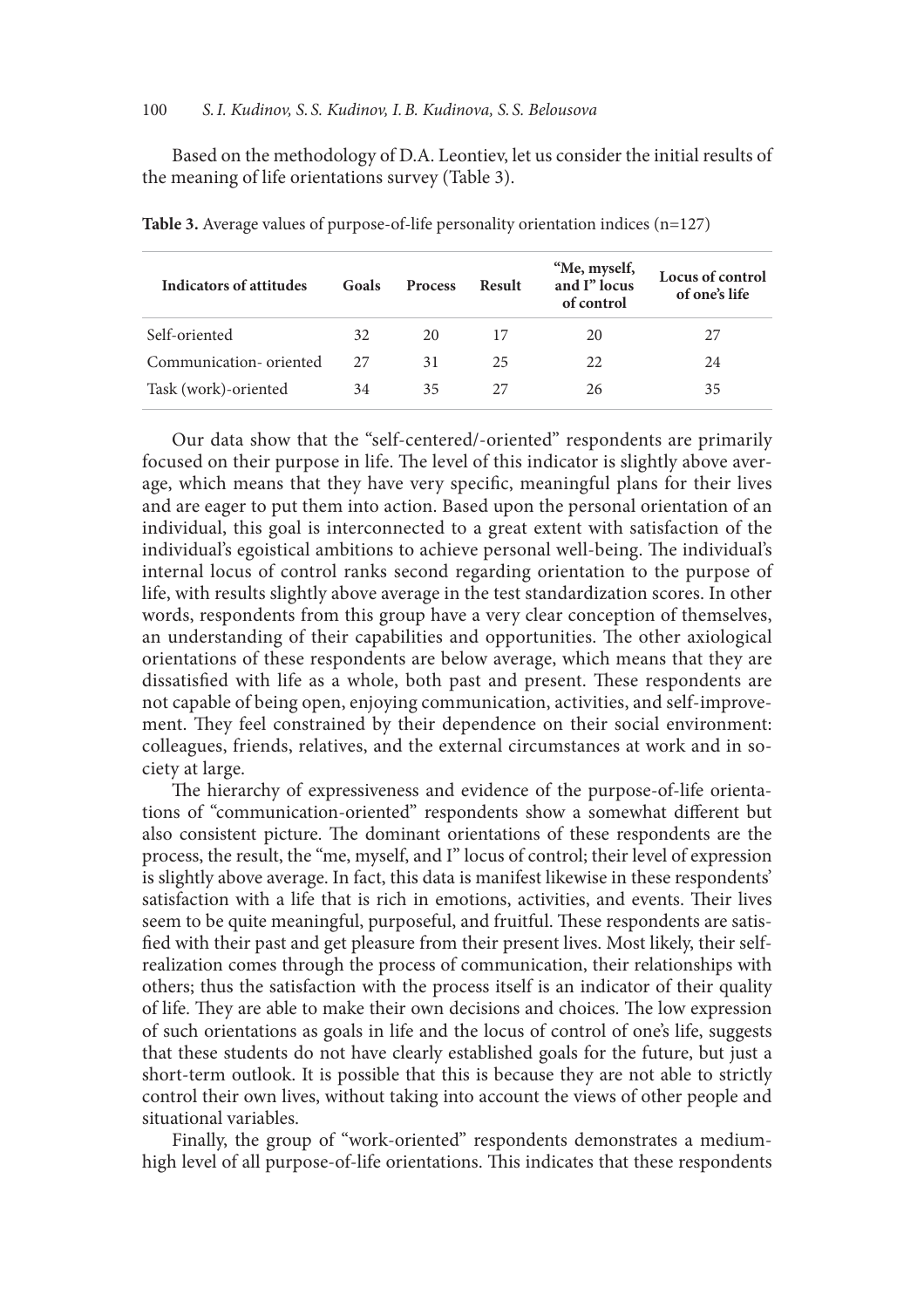have vividly expressed goals in life, conscious ideas of what they want to achieve. At the same time, they are quite satisfed with their present and past; they consider their self-realization and self-evaluations to be quite successful. They are distinguished by steady self-control; they believe they create and manage their own lives and all successes and failures depend only on them, and that life can only follow the scenario they wrote, and no external factors could change the vector of their lives or signifcantly afect their quality.

At the next stage, the study used cluster analysis of the data, which found three groups of similar respondents, with big diferences between the groups' average ratings. These three groups, or clusters, are found in the variables of contrasting axiological orientations. When applying the cluster method of «k-averages,» it was shown that the three clusters difer signifcantly on their all average values, except those of freedom and money, and the process when comparing the first and the second cluster. The clusters are divided into three categories: high, medium, and low expression of the axiological components of the personality (Figure 1).



Figure 1. Indices of axiological orientation of the personality (n=195)

The first cluster is comprised of 78 respondents who have a low "self-orientation" parameter (N=–0.63) and a low "communication-orientation" parameter  $(N=-0.51)$ . These low rates suggest that the respondents don't see much value in promoting themselves, satisfying their ambitions and their own egoistic needs. They do not value communication; for them, communication is just a useful instrument to establish interaction with others. All the remaining parameters have vivid positive expression. The orientation to work has the highest rate  $(N=0.85)$ ; it shows that for these respondents, work is a primary personal orientation. The general parameter of purpose-of-life orientation is (N=0.78), which means that respondents who were assigned to this group set and pursue their own goals in life, are satisfed with the quality of their lives, and practice good self-control. Other parameters have the following values: process ( $N=0.69$ ), results ( $N=0.71$ ), altruism (N=0.52), egocentrism (n=0.49), work (N=0.64), freedom (N=0.41), power (N=0.51), money (N=0.82).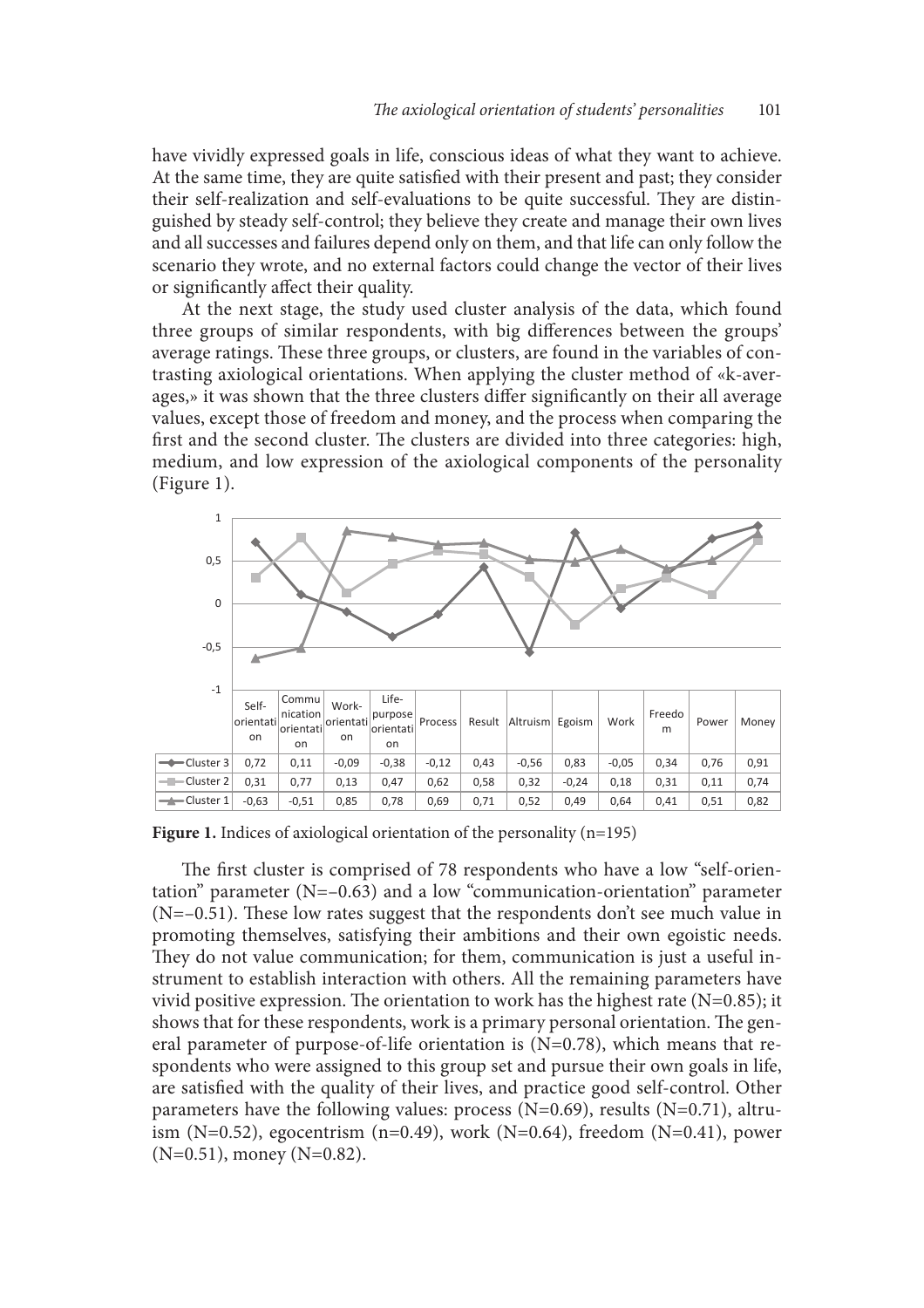#### 102 *S.I. Kudinov, S. S. Kudinov, I.B. Kudinova, S. S. Belousova*

The respondents from this cluster have a quite conscious axiological career orientation. They are looking to their job for the meaning of life; they have a meaning and purpose in their lives, and both are centered in their professional sphere, orbiting around their career. They set themselves specific objectives; the process itself gives them full satisfaction; they enjoy what they do; they are quite satisfed with their lives, and they are positive about their past and make pragmatic plans for the near future. They know what they want in life, so making decisions is natural for them. They are eager to be independent from other people and external circumstances; they are the masters of their own lives. In their professional environment and at work, although the process itself gives them satisfaction, they are resultsoriented, which infuences their business success. Work is an important value for them, and it is critical to their present and future success. At work they are equally driven by self-enhancement, socio-centric and ego-centric motives; they look for freedom of action and try to avoid being controlled by senior staff or colleagues. Tis shows the adequacy, pragmatism, and empathy of these respondents. At the same time, they also place a high value on money and power; what the fndings actually emphasize, therefore, is their pragmatism and desire for self-fulfllment. This type of axiological orientation can be called "pragmatic-professional."

The second cluster is comprised of 52 respondents. This cluster lies between the frst and the third clusters, according to the expression of the axiological orientation's components. The majority of parameters demonstrate an average expression. The values are: self-orientation  $(N=0.31)$ , communication orientation  $(N=0.77)$ , work orientation  $(N=0.13)$ . This data makes clear that the dominant orientation of these respondents is communication, while "self-orientation" occupies second place, and work orientation is insignifcant. Communication is the priority in their way of life. Communications are meant to be used to solve problems and satisfy their personal needs. Activities, including professional ones, do not appear to be among the necessary values for them. The other values are as follows: overall purpose-of-life orientation (N=0.47), as the respondents have a set of values for the purpose of life; process  $(N=0.62)$ , results  $(N=0.58)$ , altruism (N=0.32), egocentrism (N=-0.24), work (N=0.18), freedom (N=0.31), power  $(N=0.11)$ , money  $(N=0.74)$ .

The respondents included in this cluster can be characterized as trying to satisfy their needs through communication. The communication process takes most of their time; they are ready to socialize with the most diverse people for a long time and on any topics, even when resolving professional and personal issues. Despite their focus on communication, they have a goal; they clearly understand what they want in their lives and at work; they are quite optimistic about their prospects in the diferent spheres of life; they are satisfed with the present and the past; they are quite satisfied with their self-realization. They experience satisfaction in what they are doing, but at the same time they want their activities or work to result in positive outcomes, In the course of communication and work performance, they are often motivated by altruistic motives, i.e., they try to be helpful to their friends, colleagues or neighbors, to other people, and society as a whole. Selfshness is not manifest in the actions of these individuals. They don't make work and power a priority. In other words, work itself is not attractive for them. Work appeals to them only for its communicative aspect. The same is true for power. They do not aspire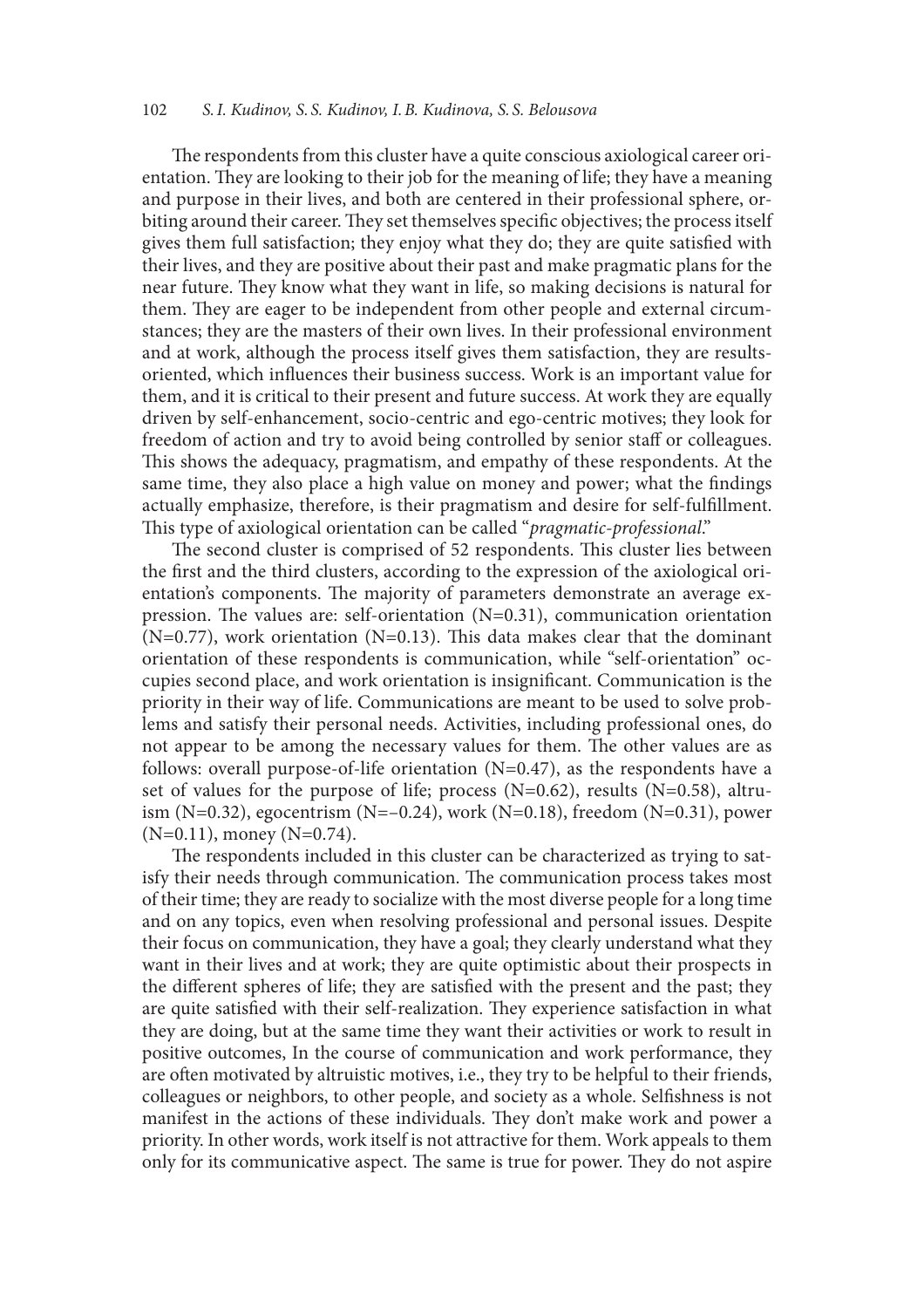to career progress or promotion; they do not feel any need to manage their careers, to be promoted and get high leadership positions, feeling comfortable in the workplace interacting with their colleagues. They prefer to feel at home among rankand-fle employees. At the same time, they have a need for freedom and money. They have the same attitude towards money as the previous group. Money itself is not valuable for them, but it is considered to be an important tool to satisfy their basic needs. Freedom as a value is infuenced by the desire for self-fulfllment, as they believe that self-fulfllment could be achieved by only a truly free person through work, activities, communication, and interaction with others.

Thus the respondents included in this cluster could be referred to as having a "*social-communicative*" type of axiological orientation.

And finally, the third cluster was made up of 65 respondents. They show unequal values of the parameters: "self-orientation" (N=0.72), communication (N=0.11), work  $(N=-0.09)$ . These respondents' main personal orientations translate into a focus on themselves and their personalities. Other parameters have the following values: overall purpose-of-life orientation (N=–0.38), which suggests a vagueness and narrowness of their life goals, a weak internal locus of control, dissatisfaction with their present and past, as well as pessimistic predictions for their future; process (N=–0.12), results (N=0.43), altruism (N=–0.56), egocentrism (N=0.83), work (N=–0 05), freedom (N=0.34), power (N=0.76), and money (N=0.91). These respondents have a strong focus on themselves, their career, their inner world, their self-fulfllment, satisfaction of their ambitions and specifc personal needs. Communication with others is not a priority for them, so it is only initiated, engaged in, or promoted on the basis of necessity. Work is not highly valued, but is rather unattractive to them. Apparently, this is due to the weak expression of goals in life, the fact that they live in the present. It can also be assumed that they do not plan for the future. They are not satisfied with the process of their self-realization and the quality of their lives. They do not derive great satisfaction from their lives and work. They work or engage in communications only as an immediate, practical necessity and seek to benefit from them, since they are always result-oriented. Their work, communication, and behavior are self-centered. The fact that concern with the self outweighs concern for others is behind their actions and eforts; they want these to be useful only to themselves. These respondents possess very few altruistic motives. Work is not of signifcant value to them, but the same can be said about the previous group; however, freedom, power, and money are top priorities for them. In other words, these respondents aspire to freedom, power, and the acquisition of material well-being.

This group can be referred to an "*individual-egoistic*" type of axiological orientation of the personality.

#### **Discussion**

These empirical data allowed us to identify and characterize the specific axiological orientation of the fnal-year students. In distinction from previous studies, we used a comprehensive approach, which takes into account not only individual values, motives, and meanings, but a number of characteristics to highlight a typology of axiological orientation of students' personalities. The empirical data can be devel-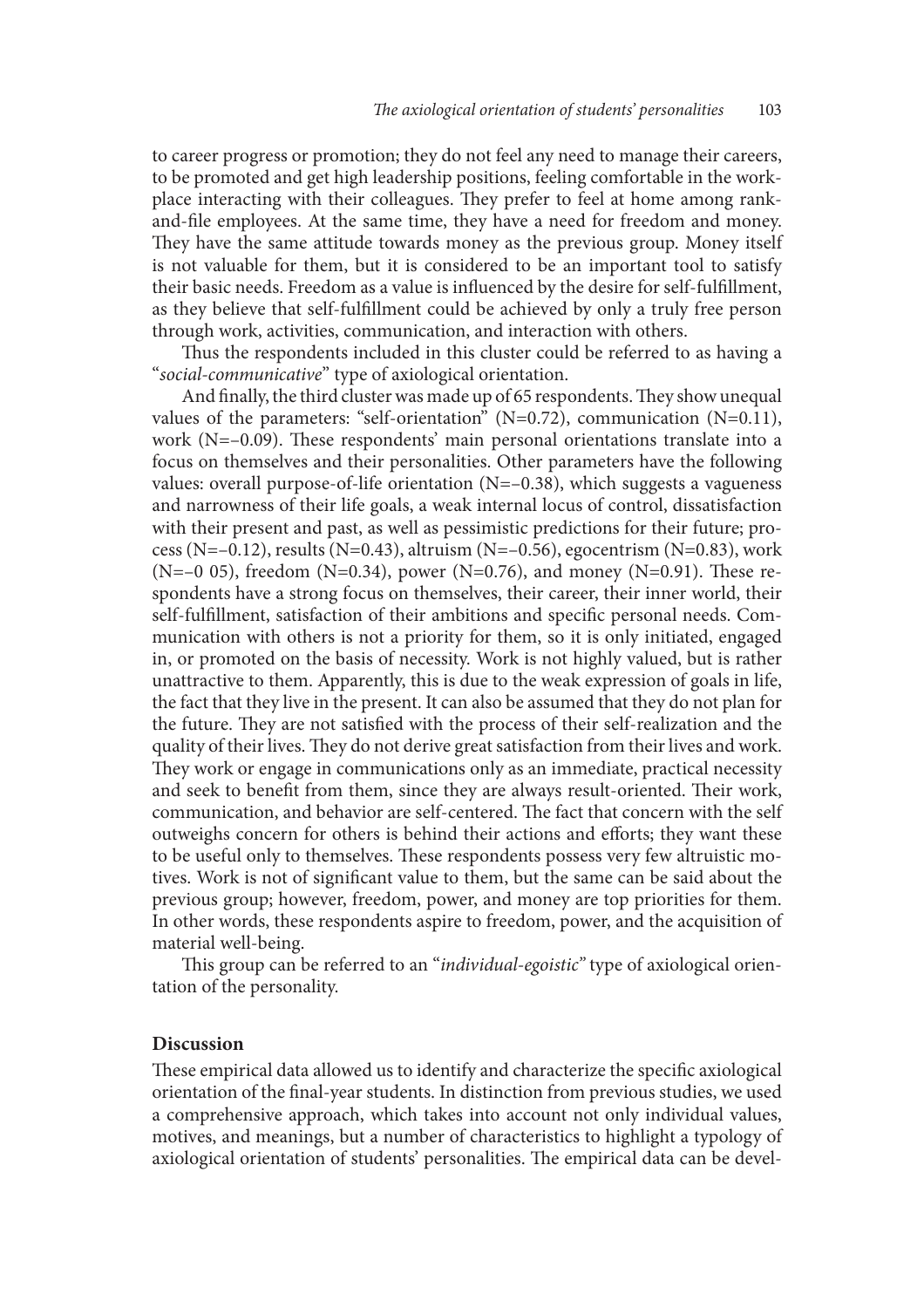#### 104 *S.I. Kudinov, S. S. Kudinov, I.B. Kudinova, S. S. Belousova*

oped in further investigations of the particular features of self-actualization and professionalization of specialists with different axiological orientations. This data is also helpful for the practice of psycho-pedagogical employees of educational institutions who are interested in the formation and correction of this phenomenon among students.

In addition, the fndings allowed us to specify a defnition of «axiological orientation of the personality» in theoretical terms and to relate it to the existing approaches to this problem and that of value orientation. The axiological orientation of personality is understood as a relatively stable set of values, motivations, needs, and moral structures of a subject produced through the lens of actions, in and through various spheres of social life, which describes the complex system of a person's perception of him-/herself, his or her perceptions of others*,* and his or her attitude towards work and other activities (Kudinov, Kudinov, & Kudinov, 2015).

#### **Conclusions**

Thus the study identifies and specifies the types of axiological orientation of students' personalities, underlining and characterizing such types of value-semantic orientation of the person as *pragmatic-professional, social-communicative,* and *individual-egoistic*. Respondents with a pragmatic-professional orientation are characterized by the dominance of values such as work, results, money, and process; the value of power seems to be the least attractive to them. Respondents with a social-communicative orientation have the following basic values: altruism, results, money. Respondents of the individual-egoistical type have the following core values: egoism, power, money, and freedom.

The typology of axiological orientation of personality that we have identified defnes the subject's self-fulfllment in diferent spheres of life through activities and work, communication, attitude, and behavior.

### **Acknowledgment**

The work was produced with the support of the Ministry of Education and Science of the Russian Federation and the Peoples' Friendship University of Russia.

#### **References**

- Allport, G. (2002). *Stanovlenie lichnosti: Izbr. trudy* [Formation of the personality: Selected works]. Moscow: Smysl.
- Bratus, B.S. (1988). *Anomalii lichnosti* [Anomalies of personality]. Moscow: Mysl.
- Budinayte, G.L., & Kornilova, T.V. (1993). Lichnostnye tsennosti i lichnostnye predposylki sub''ekta [Personal values and personal background of the subject]. *Voprosy psikhologii*, *24* (5), 99–105.
- Festinger, L. (1957). *A theory of cognitive dissonance*. New York: Free Press.
- Frankl, V. (1990). *Chelovek v poiskakh smysla* [Man's search for meaning]. Moscow: Smysl.
- Kudinov S.I. (2012). Samorealizatsii lichnosti kak predposylka mezhetnicheskoi tolerantnosti na postsovetskom prostranstve [Self-actualization as a precondition for inter-ethnic tolerance in the post-Soviet area]. *Vestnik Rosiiskogo universiteta druzhby narodov. Seriya: Psikhologiya i pedagogika,* 1, 5–14.